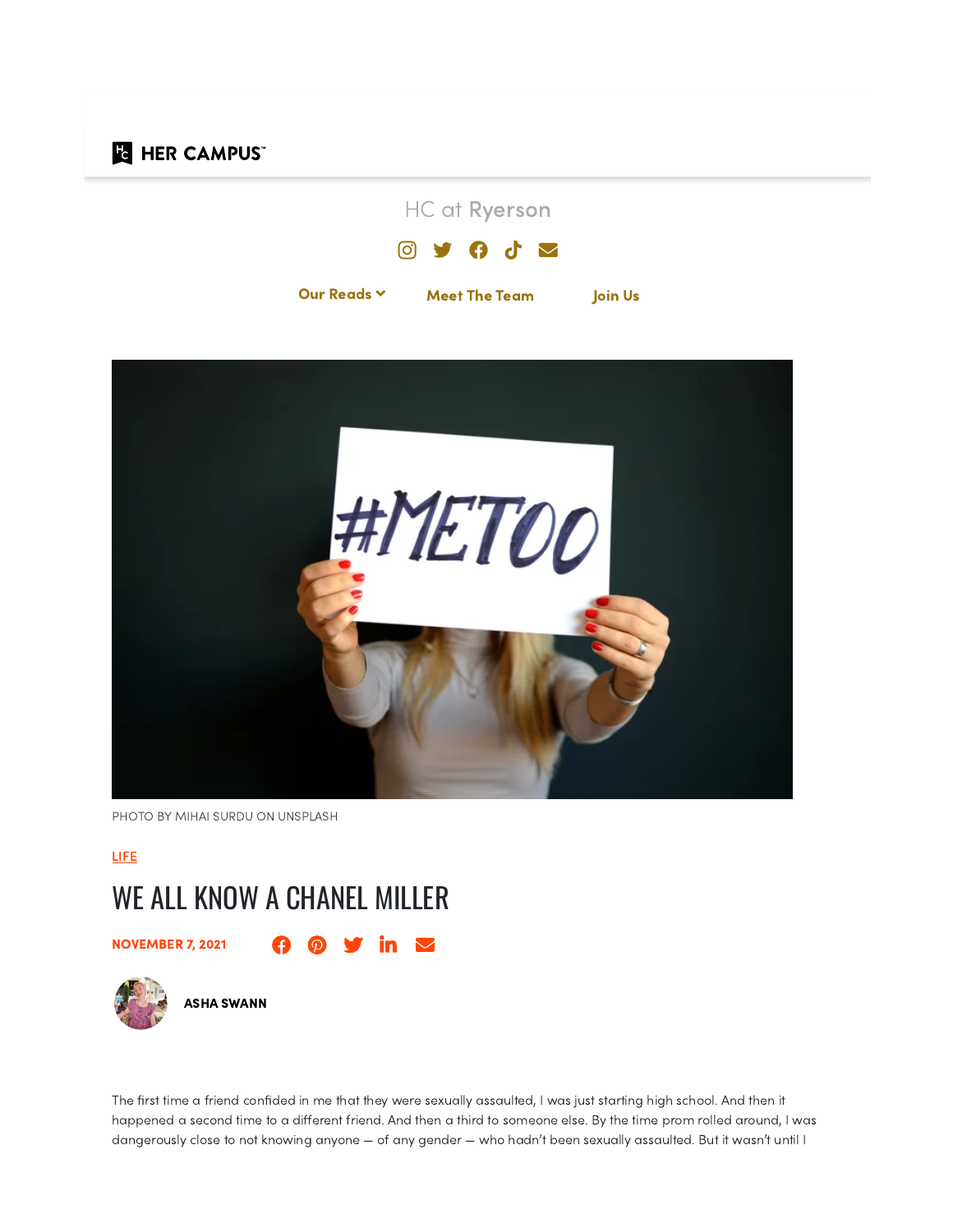turned 24 that someone I knew finally went to court, only to have their case dismissed as a "he said, she said" after months of legal struggle.

In early 2015, news stations across North America reported on Stanford University when one of the school's star athletes was arrested on suspicion of sexual assault after leaving a frat party. Brock Turner, aged 19 at the time, was attending the college on a swimming scholarship. The Washington Post [called](https://web.archive.org/web/20210125054720/https://www.washingtonpost.com/news/morning-mix/wp/2016/03/31/all-american-swimmer-found-guilty-of-sexually-assaulting-unconscious-woman-on-stanford-campus/) him "a record-setting swimming prodigy." The case opened conversations about sexual assault on campus and the prevalence of party culture. In 2016, he was convicted on three [felony charges](https://web.archive.org/web/20210308160540/https://www.latimes.com/local/lanow/la-me-ln-judge-stanford-rape-20160607-snap-story.html) of sexual assault. He was sentenced to six months in prison, though legal experts say a standard sentencing is six years. After three months, Brock Turner was released due to good [behaviour](https://www.rollingstone.com/culture/culture-news/brock-turner-to-be-free-after-three-months-for-good-behavior-252040/).

Chanel Miller, known throughout the trial by her pseudonym Emily Doe, wrote a detailed memoir of the trial and how the legal system can continue to traumatize victims. After public outcry during the trial, California created a new [legislation](https://www.nytimes.com/2016/10/01/us/sentencing-law-california-stanford-case.html) imposing a mandatory sentence for sexual assault charges.

## Know My Name: A Memoir acts as a feminist manifesto for survivors

In 2015, Chanel Miller was split in two. Chanel got up every morning, smiled at work and helped her sister with school, while Emily Doe had her naked body poked, prodded and shoved in the dirt behind a dumpster near Stanford University. Emily showed up to the courtroom; Chanel had to pay rent. Know My Name is a memoir and a feminist manifesto all in one.

This memoir came out in 2019. As we are approaching the year 2022, I understand that for some, this might not be the most timely of articles. For others––myself included––it is. I feel like it's every day that I open my phone and hear about a new case of someone getting sexually assaulted on a college campus, hoping each time it isn't someone I know. But if it wasn't, would it really matter?

In October, CBC News [reported](https://www.cbc.ca/news/canada/saskatchewan/usask-rally-against-sexual-violence-1.6205966) that the University of Saskatchewan students had staged a walkout, protesting in support of a woman who said she was sexually assaulted on campus. Though the suspect is currently facing charges, I can't help but remember a 2018 [Washington](https://www.washingtonpost.com/business/2018/10/06/less-than-percent-rapes-lead-felony-convictions-least-percent-victims-face-emotional-physical-consequences/) Post article, which stated that less than one percent of rape and attempted rapes lead to a felony conviction.

Know My Name goes into detail about how gruelling the trial was — how, without a moment's notice, the next court date can be pushed by four, six, or even 12 months. Chanel talks about how she was one of the lucky ones to be able to press charges right away, or to move back in with her parents and avoid homelessness when the trauma of her rape made her unable to work. Chanel, as it turns out, was one of the few women whose hospital rape kits actually got analyzed before the [bacteria](https://www.statesman.com/news/20170707/officials-expert-wasnt-alarmed-by-rape-kits-in-boxes-with-mold) got mouldy and became useless. Considering how few sexual assault trials end with a prison sentencing, it seems that Brock Turner serving three months was advantageous.

I know a woman who became an esthetician after a six-month course. I've done unpaid internships longer than Brock Turner was in jail. If you were to put asparagus seeds in the ground on the first day Brock Turner was jailed, it would still take another two years and nine [months](https://www.hgtv.com/outdoors/flowers-and-plants/vegetables/how-long-does-asparagus-take-grow) following his release for the vegetable to be ready to harvest.

#### A crime of opportunity is still a crime

Perhaps what shocked me the most wasn't that Brock Turner's father said his son's life shouldn't be ruined for getting "20 minutes of action," but rather that at the beginning of the trial, the [three-months-jailed](https://globalnews.ca/news/2743580/20-minutes-of-action-stanford-rapist-brock-turners-dad-defends-son/) rapist said he probably couldn't pick Chanel out in a lineup. He didn't know her face and he certainly didn't know her name. But he sure knew to run when two witnesses confronted him about inserting his body into an unconscious woman behind a dumpster.

I've never met Chanel Miller, however, I can't help but feel like I know her. In her 13-page victim impact [statement](https://www.sccgov.org/sites/da/newsroom/newsreleases/Documents/B-Turner%20VIS.pdf), she describes the feeling of numbness on her skin in the days after the assault; how your body can feel unlike your own, how you may want to cry, scream and throw up but there's a weight in your throat that doesn't allow anything to come out. All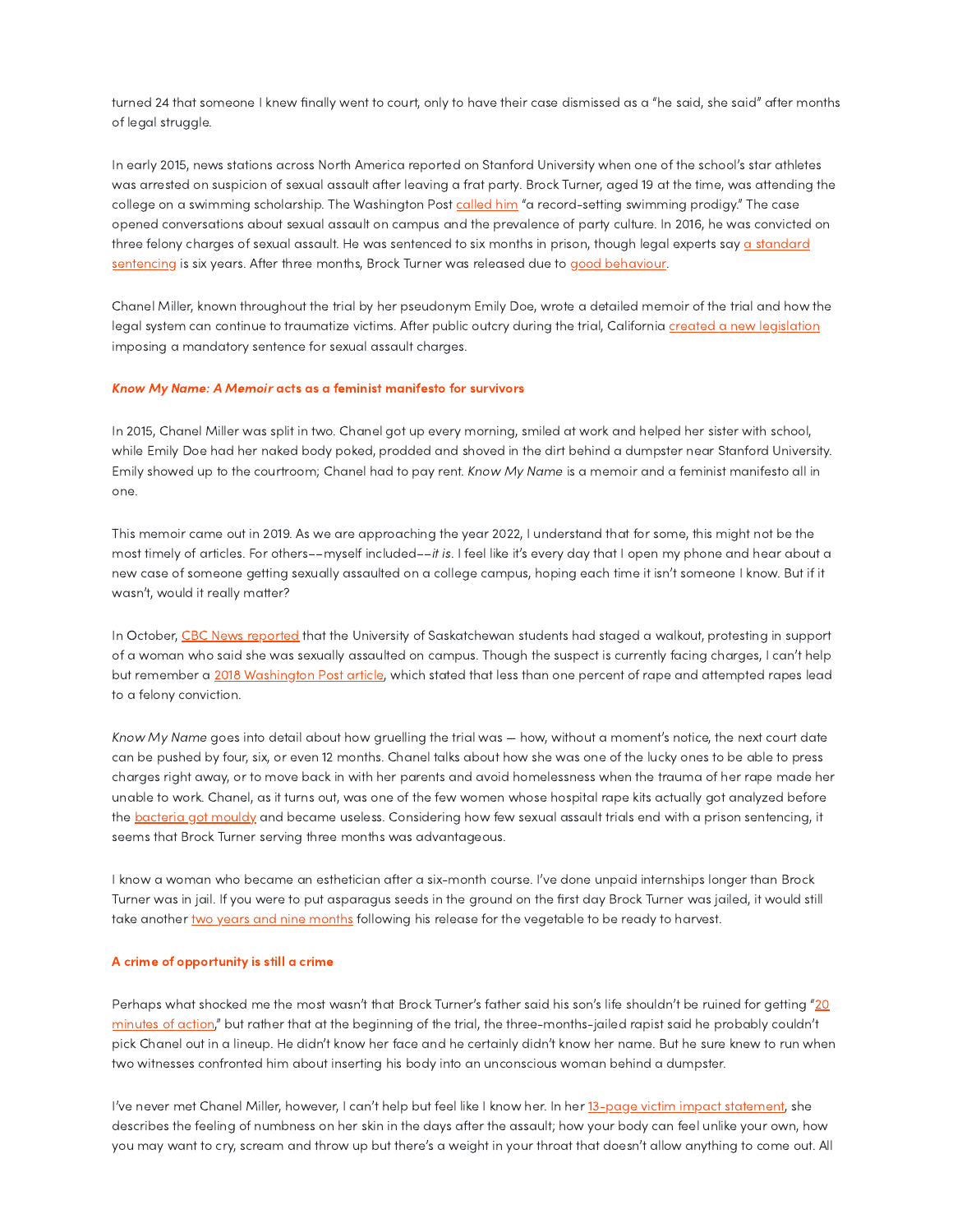of a sudden, I'm back sitting in a grade 10 bathroom, wiping tears off my friend's face when she tells me how her boyfriend conveniently overlooks her every time she says no.

I've heard people talk about this case as a crime of opportunity, and maybe it's true that some people will take advantage of the fact that a woman may be alone at night. But for bystanders, it's the opportunity to see that she's safe. You have the opportunity to call an ambulance. You have the opportunity to save someone's life.

Perhaps some people will read Know My Name and think of it as a harrowing memoir in which women shouldn't drink too much or go to parties. But to do so is to make a subtle jab — to whisper to yourself "I hope the other girl gets raped instead of me."

In Brock Turner's own victim impact statement, [published](https://documents.latimes.com/people-v-brock-allen-turner-89/) in full by The LA Times, he talks about the influence of alcohol and peer pressure. And I can't deny that many of us in university are quick to turn to liquor as a way to reward ourselves after midterms. Consensually drinking with your friends or hooking up with someone at a party isn't a crime. And getting involved with a fraternity doesn't necessarily mean someone is destined to commit sexual assault. But it's worth noting that college students often [criticize](https://dailycollegian.com/2018/03/fraternity-culture-is-problematic/) how fraternities can normalize uncontrolled alcohol consumption. Brock Turner, though convicted of sexual assault, is a symptom of a culture that assumes if you're at a frat party, you're there to get blackout drunk and hook up. Consenting to drinking is not consenting to have sex. And if someone is unconscious, they are incapable of consenting.

### Chanel Miller's case was just different enough to get a conviction

If you think the biggest problem with the legal system is that women just don't report their sexual assaults immediately, you should read Know My Name. It is a book that will serve as a harsh wake-up call, proving that navigating the complexities of the legal system can often take years. In Chanel's case, there were a few defining factors that just so happened to line up enough to get a conviction, even if it was shorter than a school semester.

The first is that Chanel was, at the time of the assault, earning enough money to get a lawyer. Despite having to quit her job to be a part of the [lengthy trial,](https://abcnews.go.com/US/humiliated-chanel-miller-survivor-brock-turner-sex-assault/story?id=65821466) she could move back in with her family to avoid eviction from her apartment. Her sister, however, was in university at the time and nearly flunked out because of how much time she had to constantly take off in order to be at the trial as a witness. Secondly, Chanel had *left a [voicemail](https://www.paloaltoonline.com/news/2016/03/18/alleged-victim-testifies-in-brock-turner-trial)* to her boyfriend before her unconscious body was attacked behind a [dumpster](https://www.goodreads.com/work/quotes/73239835-know-my-name?page=3). This voicemail audibly showed the courts that she could hardly speak, and if her words are unintelligible, then she could not have vocalized her consent. Third, two Stanford students biking by passed the dumpster and [stopped](https://www.cbsnews.com/news/chanel-miller-meets-the-men-who-stopped-her-assault-60-minutes-2020-08-09/) the assault in action and called the police. Lastly, Chanel was fortunate enough to be in a major city where hospitals have rape kits available. The rape kits, as the book describes, are horribly invasive [procedures](https://www.endthebacklog.org/information-survivors-dna-and-rape-kit-evidence/what-rape-kit-and-rape-kit-exam) that can take [months](https://www.theatlantic.com/magazine/archive/2019/08/an-epidemic-of-disbelief/592807/) or years to have analyzed. Because Chanel was assaulted by Brock Turner, a national American athlete, it was a special case: hers was sped up in the [queue](https://www.shondaland.com/inspire/books/a29255443/chanel-miller-new-book/) and she only had to wait six months for DNA to show her body was violated. Lastly, she had a family who [supported](https://www.insider.com/chanel-miller-describes-telling-her-parents-about-brock-turner-assault-2019-9) her.

The raw truth of the matter is that you can do everything "right" as a victim and still get [nothing.](https://theconversation.com/you-shouldnt-have-to-be-perfect-to-qualify-as-a-rape-victim-26012) You can do everything right when you're attacked and still be part of the 99 per cent whose attackers are never [convicted.](https://www.myamericannurse.com/995-out-of-1000-rapes-are-unconvicted/) You can spend months preparing your case with a lawyer only to have the judge just [dismiss](https://www.cbc.ca/news/canada/nova-scotia/judge-dismisses-n-s-sexual-assault-case-due-to-lengthy-delay-1.5857260) the case because the legal system presents too many delays. Or maybe you feel lost as a victim because the person who assaulted you [was](https://globalnews.ca/news/8283989/siu-investigation-hamilton-police-sexual-assault/) a cop. Maybe you report your assault and the police charge you with mischief for "[wasting](https://globalnews.ca/news/6476346/kelowna-sexual-assault-survivor-mediation-talks/) the officer's time" after degrading you in an interrogation.

#### Campuses are still struggling to deal with sexual assault among students

It won't always be a Chanel who gets raped. Sometimes it will be an Ava, who was sexually abused by her boyfriend at Western University only to have police tell her that's not a crime. The Globe and Mail [reported](https://web.archive.org/web/20211022030946/https://www.theglobeandmail.com/news/investigations/unfounded-sexual-assault-canada-main/article33891309/) that Ava is one of "5,000 allegations of sexual assault closed as unfounded by Canadian law enforcement every year." Maybe you don't know an Ava, instead you know a Chloe who goes to Concordia. Chloe had a restraining order on her attacker after suffering